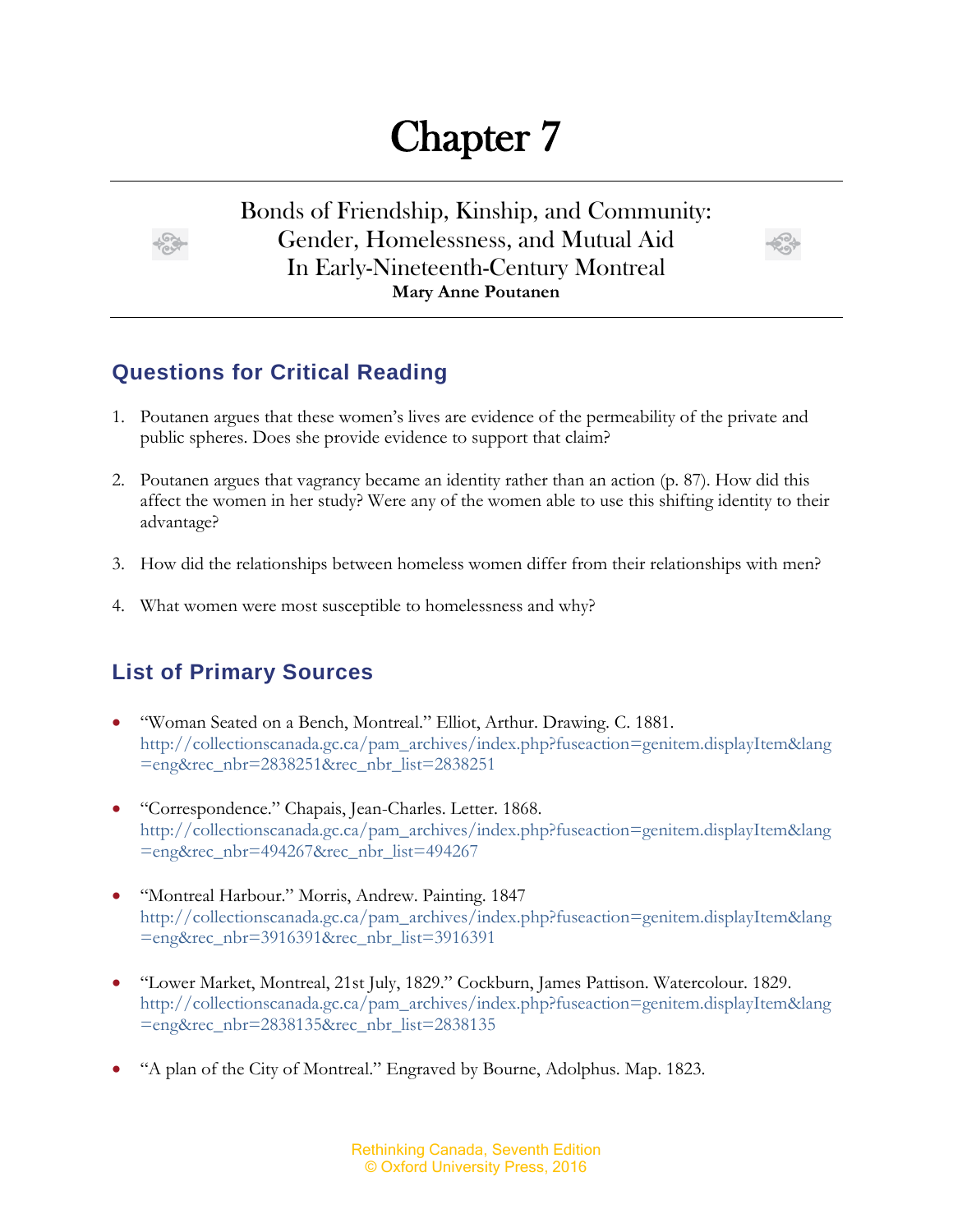[http://collectionscanada.gc.ca/pam\\_archives/index.php?fuseaction=genitem.displayItem&lang](http://collectionscanada.gc.ca/pam_archives/index.php?fuseaction=genitem.displayItem&lang=eng&rec_nbr=4126134&rec_nbr_list=4126134) [=eng&rec\\_nbr=4126134&rec\\_nbr\\_list=4126134](http://collectionscanada.gc.ca/pam_archives/index.php?fuseaction=genitem.displayItem&lang=eng&rec_nbr=4126134&rec_nbr_list=4126134)

- "Entrance to St. Paul Street from Dalhousie Square, Montreal." Barnard, Henry William. Drawing. 1839. [http://collectionscanada.gc.ca/pam\\_archives/index.php?fuseaction=genitem.displayItem&lang](http://collectionscanada.gc.ca/pam_archives/index.php?fuseaction=genitem.displayItem&lang=eng&rec_nbr=2838162&rec_nbr_list=2838162) [=eng&rec\\_nbr=2838162&rec\\_nbr\\_list=2838162](http://collectionscanada.gc.ca/pam_archives/index.php?fuseaction=genitem.displayItem&lang=eng&rec_nbr=2838162&rec_nbr_list=2838162)
- "Correspondence Allen and McMicken." Letter. 1866. [http://collectionscanada.gc.ca/pam\\_archives/index.php?fuseaction=genitem.displayItem&lang](http://collectionscanada.gc.ca/pam_archives/index.php?fuseaction=genitem.displayItem&lang=eng&rec_nbr=446677&rec_nbr_list=446677) [=eng&rec\\_nbr=446677&rec\\_nbr\\_list=446677](http://collectionscanada.gc.ca/pam_archives/index.php?fuseaction=genitem.displayItem&lang=eng&rec_nbr=446677&rec_nbr_list=446677)
- "Confidential Letter from Lord Elgin to Lord Grey." Letter. 1847. [http://collectionscanada.gc.ca/pam\\_archives/index.php?fuseaction=genitem.displayItem&lang](http://collectionscanada.gc.ca/pam_archives/index.php?fuseaction=genitem.displayItem&lang=eng&rec_nbr=4014368&rec_nbr_list=4014368) [=eng&rec\\_nbr=4014368&rec\\_nbr\\_list=4014368](http://collectionscanada.gc.ca/pam_archives/index.php?fuseaction=genitem.displayItem&lang=eng&rec_nbr=4014368&rec_nbr_list=4014368)
- "Montreal Young Women's Christian Association Fonds." Textual Documents. 1877-1976. [http://collectionscanada.gc.ca/pam\\_archives/index.php?fuseaction=genitem.displayItem&lang](http://collectionscanada.gc.ca/pam_archives/index.php?fuseaction=genitem.displayItem&lang=eng&rec_nbr=100474&rec_nbr_list=100474) [=eng&rec\\_nbr=100474&rec\\_nbr\\_list=100474](http://collectionscanada.gc.ca/pam_archives/index.php?fuseaction=genitem.displayItem&lang=eng&rec_nbr=100474&rec_nbr_list=100474)
- "Investigation of Pauper Children." Textual Document. 1894. http://collectionscanada.gc.ca/pam\_archives/index.php?fuseaction=genitem.displayItem&lang =eng&rec\_nbr=1432003&rec\_nbr\_list=1432003
- "Trades and Labour Council, Montreal Resolutions Condemning Pauper and Chinese Immigration." Textual Document. 1886 [http://collectionscanada.gc.ca/pam\\_archives/index.php?fuseaction=genitem.displayItem&lang](http://collectionscanada.gc.ca/pam_archives/index.php?fuseaction=genitem.displayItem&lang=eng&rec_nbr=1941897&rec_nbr_list=1941897) [=eng&rec\\_nbr=1941897&rec\\_nbr\\_list=1941897](http://collectionscanada.gc.ca/pam_archives/index.php?fuseaction=genitem.displayItem&lang=eng&rec_nbr=1941897&rec_nbr_list=1941897)
- "Market Place, Montreal." Sandby, Paul Junior. Watercolour. 1790. http://collectionscanada.gc.ca/pam\_archives/index.php?fuseaction=genitem.displayItem&lang =eng&rec\_nbr=2838302&rec\_nbr\_list=2838302

## **Multimedia Resources**

- Prostitution in Canada: A Short Documentary [https://www.youtube.com/watch?v=NV\\_tGC7NRE4](https://www.youtube.com/watch?v=NV_tGC7NRE4)
- On Her Own: Young Women and Homelessness in Canada [www.ywcacanada.ca/data/research\\_docs/00000271.pdf](http://www.ywcacanada.ca/data/research_docs/00000271.pdf)
- Poor Women Speak Out in Ottawa <http://www.hartford-hwp.com/archives/44/182.html>
- "Preuves Présentées…"

Rethinking Canada, Seventh Edition © Oxford University Press, 2016